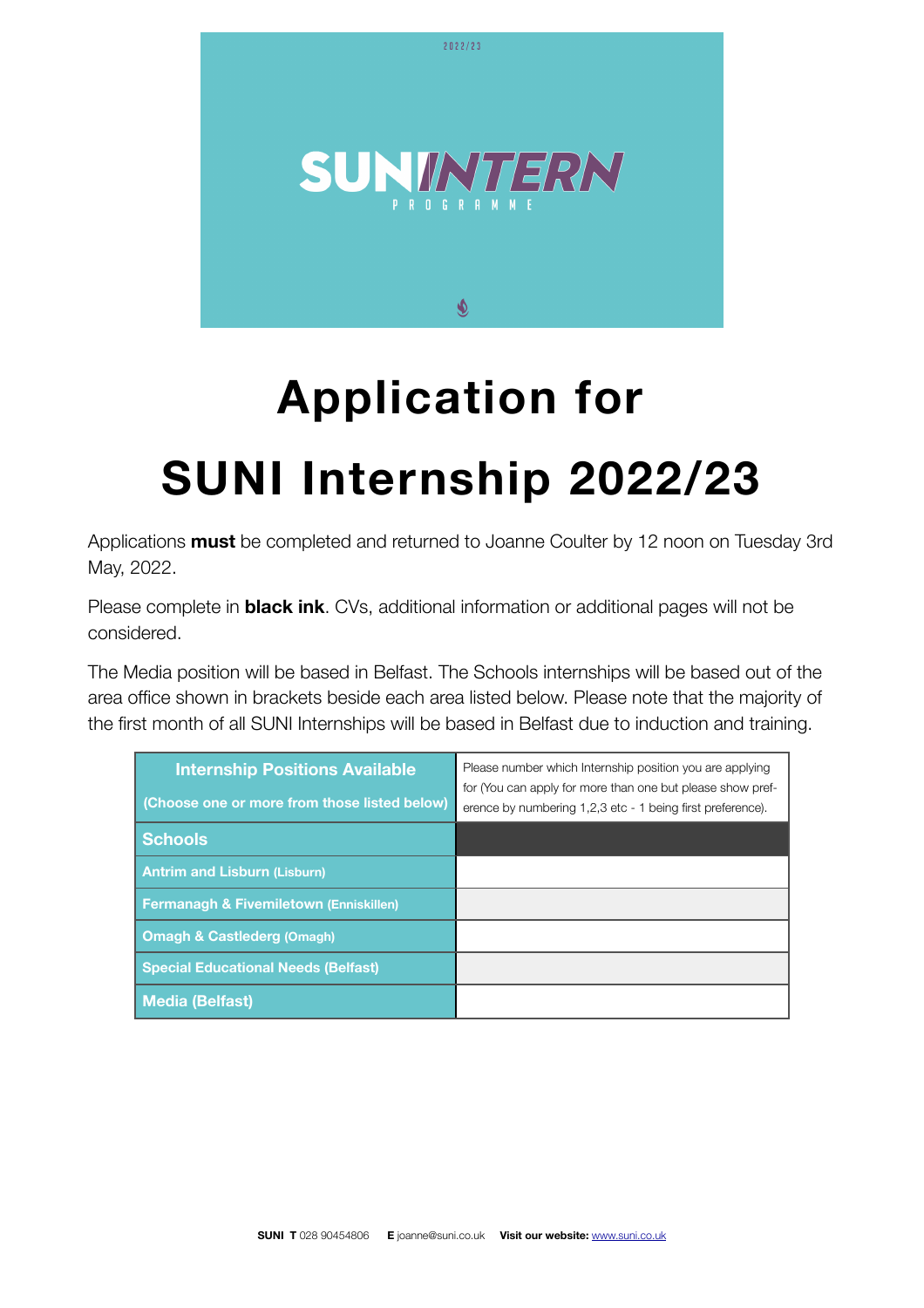#### **CONFIDENTIAL**



#### PERSONAL DETAILS

| <b>TITLE</b>         |  |
|----------------------|--|
| <b>SURNAME</b>       |  |
| <b>FORENAME(S)</b>   |  |
| <b>ADDRESS</b>       |  |
|                      |  |
|                      |  |
| <b>POSTCODE</b>      |  |
| <b>TELEPHONE</b>     |  |
| <b>MOBILE</b>        |  |
| <b>EMAIL</b>         |  |
| <b>DATE OF BIRTH</b> |  |

## CHURCH AFFILIATION

| <b>CHURCH NAME</b>                             |  |
|------------------------------------------------|--|
| (INCLUDING DENOMINATION/<br><b>FELLOWSHIP)</b> |  |
| <b>CHURCH LEADER'S NAME</b>                    |  |
| <b>CONTACT DETAILS</b>                         |  |
| <b>DAYTIME TELEPHONE</b>                       |  |
| <b>EMAIL</b>                                   |  |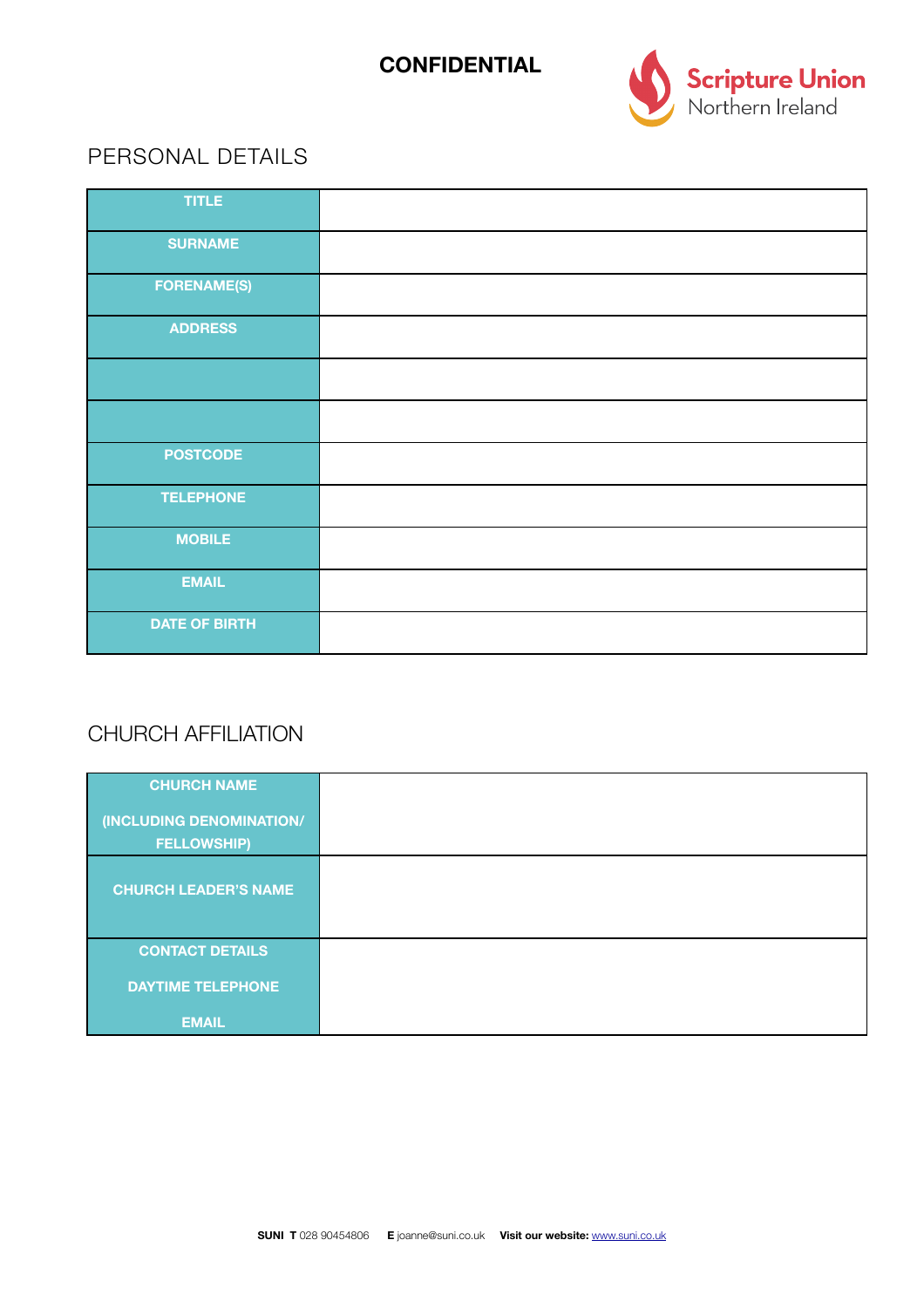

## SCHOOLS ATTENDED AND QUALIFICATIONS GAINED

| <b>QUALIFICATIONS</b> |
|-----------------------|
|                       |
|                       |
|                       |
|                       |
|                       |
|                       |
|                       |
|                       |
|                       |

#### UNIVERSITY/COLLEGE ATTENDED AND QUALIFICATIONS GAINED

| UNIVERSITIES/COLLEGES | <b>QUALIFICATIONS</b> |
|-----------------------|-----------------------|
|                       |                       |
|                       |                       |
|                       |                       |
|                       |                       |
|                       |                       |
|                       |                       |
|                       |                       |
|                       |                       |
|                       |                       |
|                       |                       |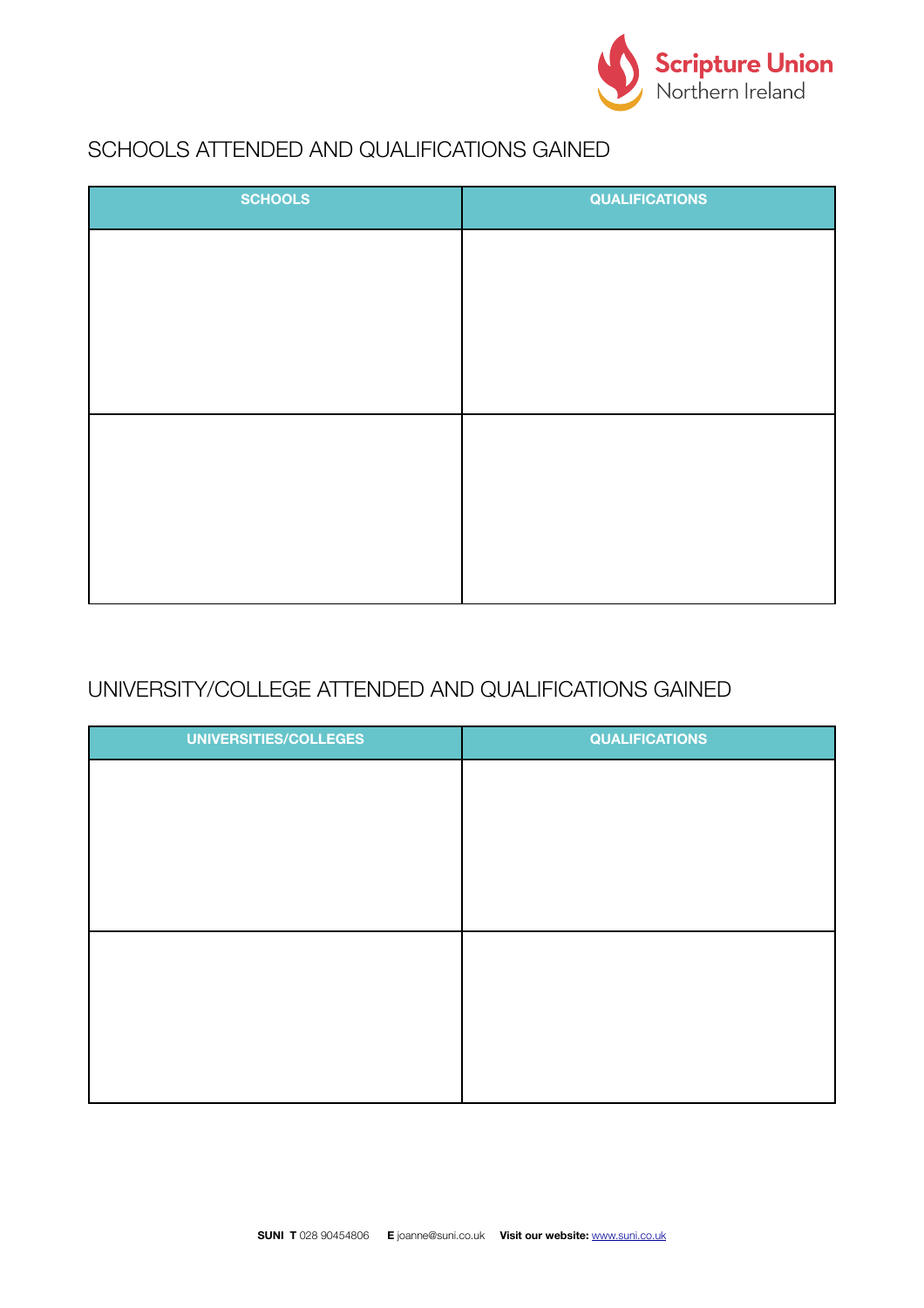

#### EMPLOYMENT HISTORY, INCLUDING PART-TIME POSITIONS

| <b>EMPLOYER</b> | <b>POST</b> | <b>DATES EMPLOYED</b> | <b>DUTIES</b> | <b>REASON FOR</b><br><b>LEAVING</b> |
|-----------------|-------------|-----------------------|---------------|-------------------------------------|
|                 |             |                       |               |                                     |
|                 |             |                       |               |                                     |
|                 |             |                       |               |                                     |
|                 |             |                       |               |                                     |
|                 |             |                       |               |                                     |
|                 |             |                       |               |                                     |

#### **TRANSPORT**

**PLEASE NOTE THE SUNI INTERNSHIP REQUIRES YOU TO BE ABLE TO PROVIDE YOUR OWN TRANSPORT (BY MEANS OF PUBLIC TRANSPORT OR ACCESS TO A CAR).**

If you hold a full UK driving license, please provide the date you passed your test:

\_\_\_\_ / \_\_\_\_ / \_\_\_\_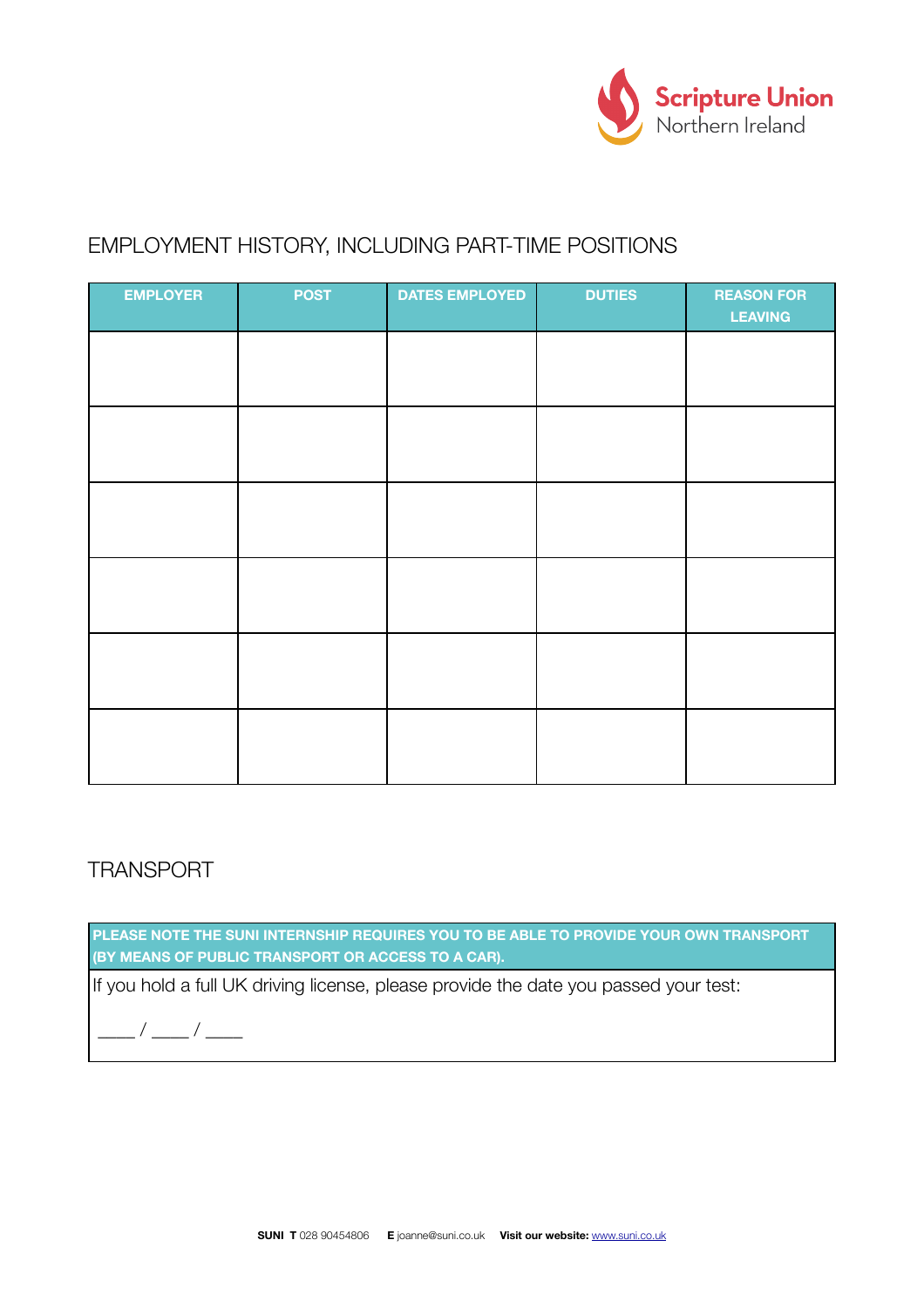

#### YOUR STORY

OUTLINE HOW YOU CAME TO FAITH IN JESUS AND WHAT IMPACT THIS HAS ON YOUR EVERYDAY LIFE OUTLINE YOUR CURRENT INVOLVEMENT IN YOUR LOCAL CHURCH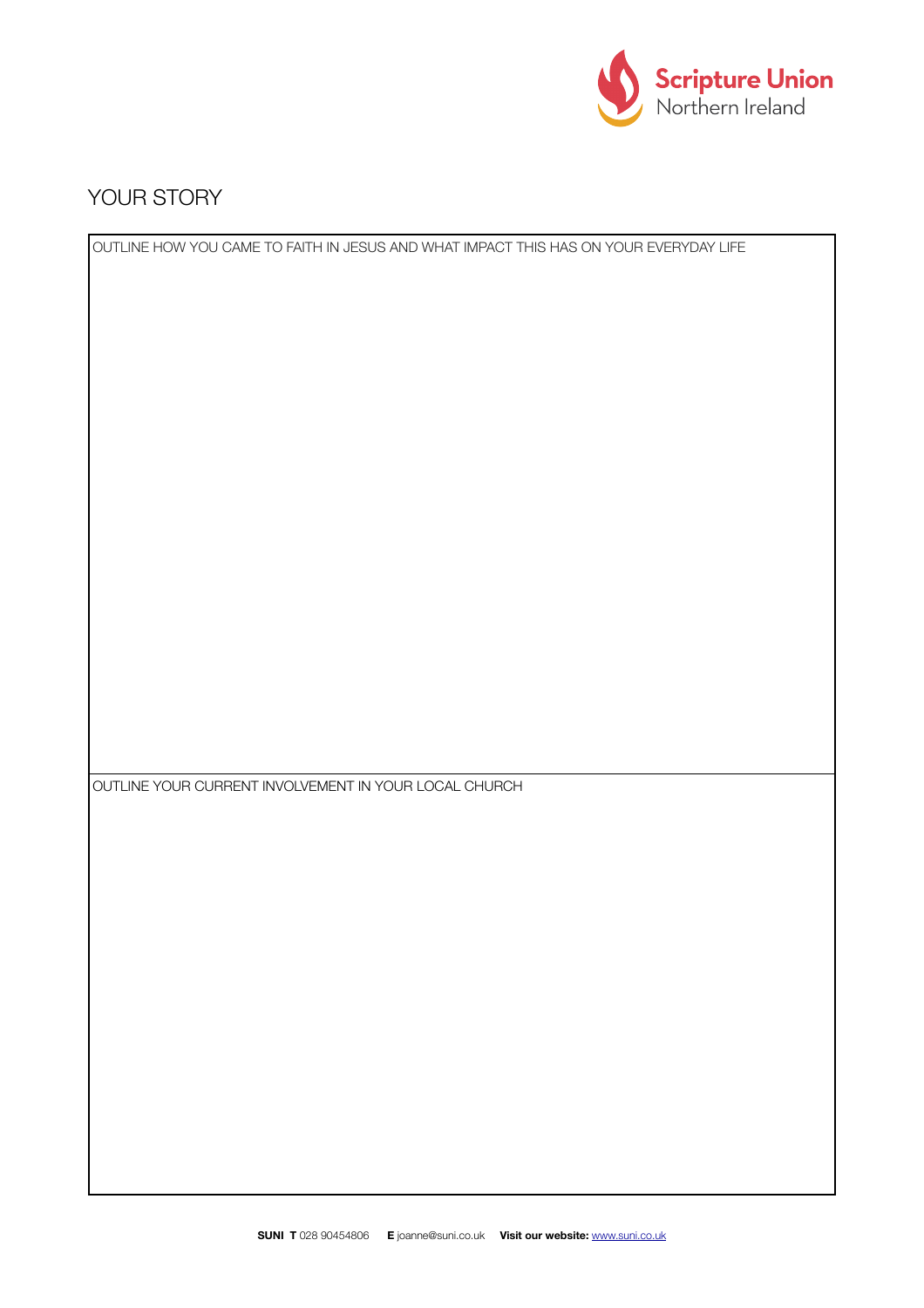

#### YOUR EXPERIENCES

EXPLAIN WHY YOU ARE APPLYING FOR THIS INTERNSHIP, INCLUDING WHY YOU THINK YOU ARE SUITABLE FOR IT AND WHAT RELEVANT EXPERIENCE YOU HAVE FOR THE ROLE

ANY OTHER INFORMATION WE SHOULD KNOW?